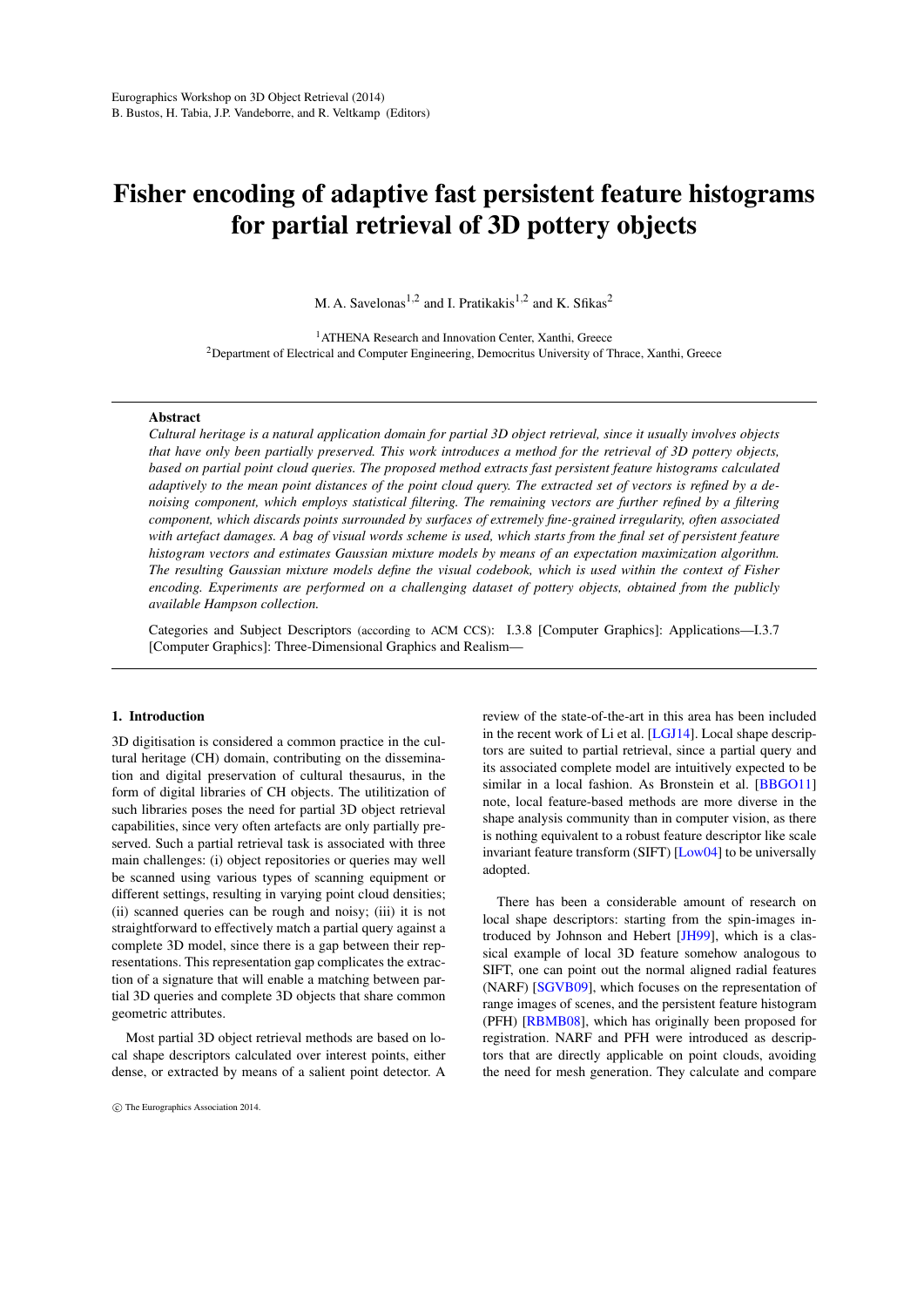<span id="page-1-1"></span>histograms over a neighborhood centered at each point of interest. In the case of PFH and its more efficient sibling, fast PFH (FPFH) [\[RBB09\]](#page-6-2), the histograms encode patterns of point distances within a neighborhood. This type of information is the closest one to raw point coordinates provided in point cloud input data. Still, a normal estimation algorithm is employed to calculate surface normals, which are used for the formation of PFH.

Apart from being used for the calculation of local shape descriptors, interest points also constitute an intrinsic element of the bag of visual words (BoVW) paradigm. BoVWbased methods have been applied for image classification, object detection, visual localization for robots, whereas they are an emerging trend in 3D object retrieval, with several major works appearing recently [\[OD11\]](#page-5-4), [\[STP13\]](#page-6-3). In their basic form, they are distinguished by the use of an orderless collection of image features. Although such an approach lacks any structure or spatial information, it has been proved a powerful representation which achieves state of the art performance in many application domains.

In this work, a partial 3D object retrieval method is proposed, which starts from a variation of fast PFH (FPFH) that is adaptive to the mean point distances of a point cloud query. The adaptivity of FPFH to mean distance addresses the fact that point cloud densities may vary from object to object, as a result of using various types of scanning equipment, scanning from varying distances or with different settings. In addition, a statistical outlier filter refines the extracted FPFH vectors, filtering out outliers associated with noise. The FPFH vectors are further refined by a filtering component, which discards points surrounded by extremely irregular surfaces, often associated with artefact damages. The final set of FPFH vectors is used in a BoVW context wherein Fisher encoding [\[SPMV13\]](#page-6-4) is employed. The resulting Fisher vectors are used for partial retrieval of 3D pottery objects. Such an application of a partial 3D object retrieval method on pottery objects has only appeared once in the literature, in the work of Sfikas et al. [\[SPK](#page-6-5)<sup>∗</sup> 13], which forms a baseline for the evaluation of the proposed method.

The remainder of this paper is organized as follows: in Section 2 the proposed partial 3D object retrieval method is presented. Experimental results obtained by the proposed method on a dataset of 3D pottery objects are presented in Section 3. Finally, conclusions and future perspectives of this work are discussed in Section 4.

#### 2. Method

The proposed partial 3D object retrieval method mainly comprises two distinct components: adaptive FPFH as a 3D descriptor and Fisher encoding.

# 2.1. Adaptive FPFH

PFH has been proposed by Rusu et al. [\[RBMB08\]](#page-6-1) as a pose invariant local shape descriptor, which is applicable on point clouds and represents the underlying surface model properties at a point *p*. It relies upon geometrical relations between *k* nearest neighbors, defined by means of 3D point coordinates (*x*,*y*,*z*) along with estimated surface normals (*nx*,*ny*,*nz*). However, PFH can be expanded to use additional attributes, such as curvature and second order moment invariants. In its basic form, PFH is computed as follows: i) for each point *p*, all of its neighbors enclosed in the sphere of a given radius *r* are selected (*k*-neighborhood), 2) for every pair of points  $p_i$  and  $p_j$  ( $i \neq j$ ) in the *k*-neighborhood of  $p$ and their estimated normals  $n_i$  and  $n_j$  ( $p_i$  being the point with a smaller angle between its associated normal and the line connecting the points), a Darboux *uvn* frame  $(u = n_i)$  $v = (p_i - p_j) \times u$ ,  $n = u \times v$  is defined and the angular variations of  $n_i$  and  $n_j$  are computed as follows:  $\alpha = u \cdot n_j$ ,  $\phi = u \cdot (p_j - p_i) / ||p_j - p_i||, \theta = \arctan(w \cdot n_j, u \cdot n_j).$ 

Figure [1](#page-1-0) presents a diagram of the influence region considered in the PFH computation for a query point  $p<sub>a</sub>$  placed in the middle of a sphere with radius*r*, and all its *k*-neighbors are fully interconnected.



<span id="page-1-0"></span>Figure 1: *The influence region diagram for a PFH. The query point (red) and its k-neighbors (blue) are fully interconnected [\[RBMB08\]](#page-6-1).*

PFH has been reported as being several orders of magnitude slower than NARF [\[SGVB09\]](#page-6-0). Fast persistent feature histogram (FPFH) has been proposed by Rusu et al. [\[RBB09\]](#page-6-2) in order to accelerate PFH computations by employing a subset of neighboring points for histogram calculation. The computational complexity of PFH for a given point cloud *P* with *n* points is  $O(n,k^2)$ , where *k* is the number of neighbors for each point *p* in *P*. FPFH retains most of the discriminating power of PFH and has been shown to outperform spin-images in the context of registration. A further simplification introduced by Rusu et al. is to simply create *d* separate PFHs, one for each dimension, and concatenate them together.

A diagram of the influence region considered in the FPFH computation is illustrated in Fig. [2.](#page-2-0) For a given query point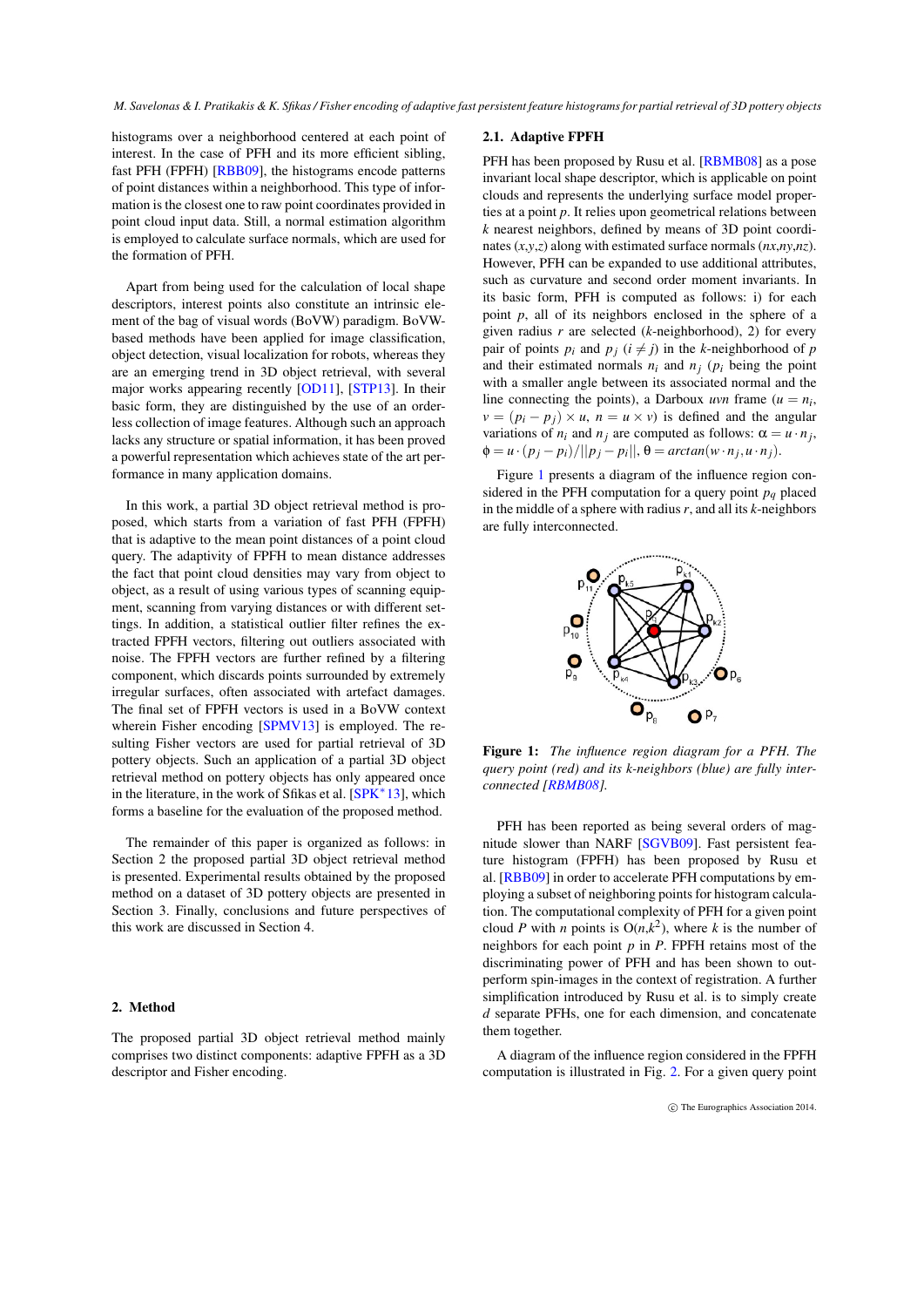<span id="page-2-1"></span>*pq*, its single persistent feature histogram (SPFH) values are first estimated by creating pairs between itself and its neighbors. This is repeated for all the points in the dataset and then the SPFH values of  $p_k$  are re-weighted using the SPFH values of its neighbors, in order to create the FPFH for *pq*. As shown in the figure, some of the value pairs, which are marked with "2", will be counted twice.

The differences between PFH and FPFH are: (i) FPFH does not fully interconnect all neighbors of  $p<sub>q</sub>$ , and is thus missing some value pairs, which might contribute to capture the geometry around  $p_q$ , (ii) PFH models a precisely determined surface around *pq*, while FPFH includes additional point pairs outside the *r* radius sphere (though at most 2*r* away), and (iii) because of the re-weighting scheme, the FPFH combines SPFH values and recaptures some of the point neighboring value pairs. A further simplification introduced in FPFH involves the creation of separate feature histograms, one for each feature dimension, which are concatenated [\[RBB09\]](#page-6-2).



<span id="page-2-0"></span>Figure 2: *The influence region diagram for FPFH. Each query point (red) is connected only to its direct k-neighbors (enclosed by the gray circle). Each direct neighbor is connected to its own neighbors and the resulting histograms are weighted together with the histogram of the query point to form the FPFH. The connections marked with "2" will contribute to the FPFH twice [\[RBB09\]](#page-6-2).*

Addressing the issue that a dataset or a query object may well be scanned using various types of scanning equipment, from varying distances or with different settings, resulting in varying point cloud densities, the neighborhood considered in FPFH calculations is adaptively estimated for each point cloud as a linear function of the mean point distance over all *k*-neighborhoods, where the linear coefficient is empirically determined.

Another issue is raised by measurement errors, which may corrupt the resulting point clouds. This naturally deteriorates the quality of locally estimated point cloud features such as surface normals, leading to misleading FPFH values. The effects of such irregularities can be alleviated by performing a statistical analysis on each point neighborhood, and filtering

out those points which appear as outliers. The employed outlier removal is based on the distribution of distances *between neighboring points* in the input object. For each point, the mean distance from all its neighbors is computed. All points with mean distances exceeding the standard deviation of all mean distances are considered as outliers and discarded.

Finally, points surrounded by extremely irregular surfaces, often associated with artefact damages, are naturally less distinctive with respect to the original geometry of the object. Such points tend to be surrounded by a point cloud neighborhood, for which the angles between the normal vectors take all possible values. This results in FPFH histograms with very few unoccupied bins. To cope with this issue, all FPFH vectors with less than *h* histogram bins of zero value, where *h* is empirically determined, are filtered out from subsequent calculations.

## 2.2. Fisher encoding

The procedure for generating a BoVW image representation can be summarized as follows: (i) a "visual vocabulary" is constructed by extracting features from all samples of a training set, followed by vector quantizing or clustering these features, where each cluster represents a "visual word" or "term". In some works, the vocabulary is called the "visual codebook". Terms in the vocabulary are the codes in the codebook, (ii) features extracted from a test sample are assigned to the closest terms in the vocabulary, using nearest neighbors or a similar clustering strategy, (iii) the occurence of each term in sample image are counted to create a normalized histogram representing a "term vector." This term vector is the BoVW representation of the sample.

In visual information retrieval, the BoVW approach defines that each sample contains a number of local visual features. Since every visual feature, or collection of similar visual features, may appear with different frequencies on each sample, matching the visual feature frequencies of two samples achieves correspondence. From the several BoVW-based methods that have been proposed for 3D object retrieval, only those of Bronstein et al. [\[BBGO11\]](#page-5-1) and Lavoué [\[Lav12\]](#page-5-5) have been explicitly applied on partial queries.

The BoVW component of the proposed method starts from FPFH vectors extracted for the target dataset and estimates a Gaussian mixture model (GMM) by means of an expectation maximization (EM) algorithm [\[MP00\]](#page-5-6). The resulting GMM defines the visual codebook, which is used within the context of Fisher encoding [\[SPMV13\]](#page-6-4), [\[PD07\]](#page-6-6). This BoVW scheme provides a more general way to define a kernel from a generative processing of data and can be computed from much smaller vocabularies at a lower computational cost. It has also been recently supported in the comparative study of Chatfield et al. [\[CLVZ11\]](#page-5-7), when compared to the basic *k*-means/vector quantization or the support vector encoding [\[ZYZH10\]](#page-6-7).

c The Eurographics Association 2014.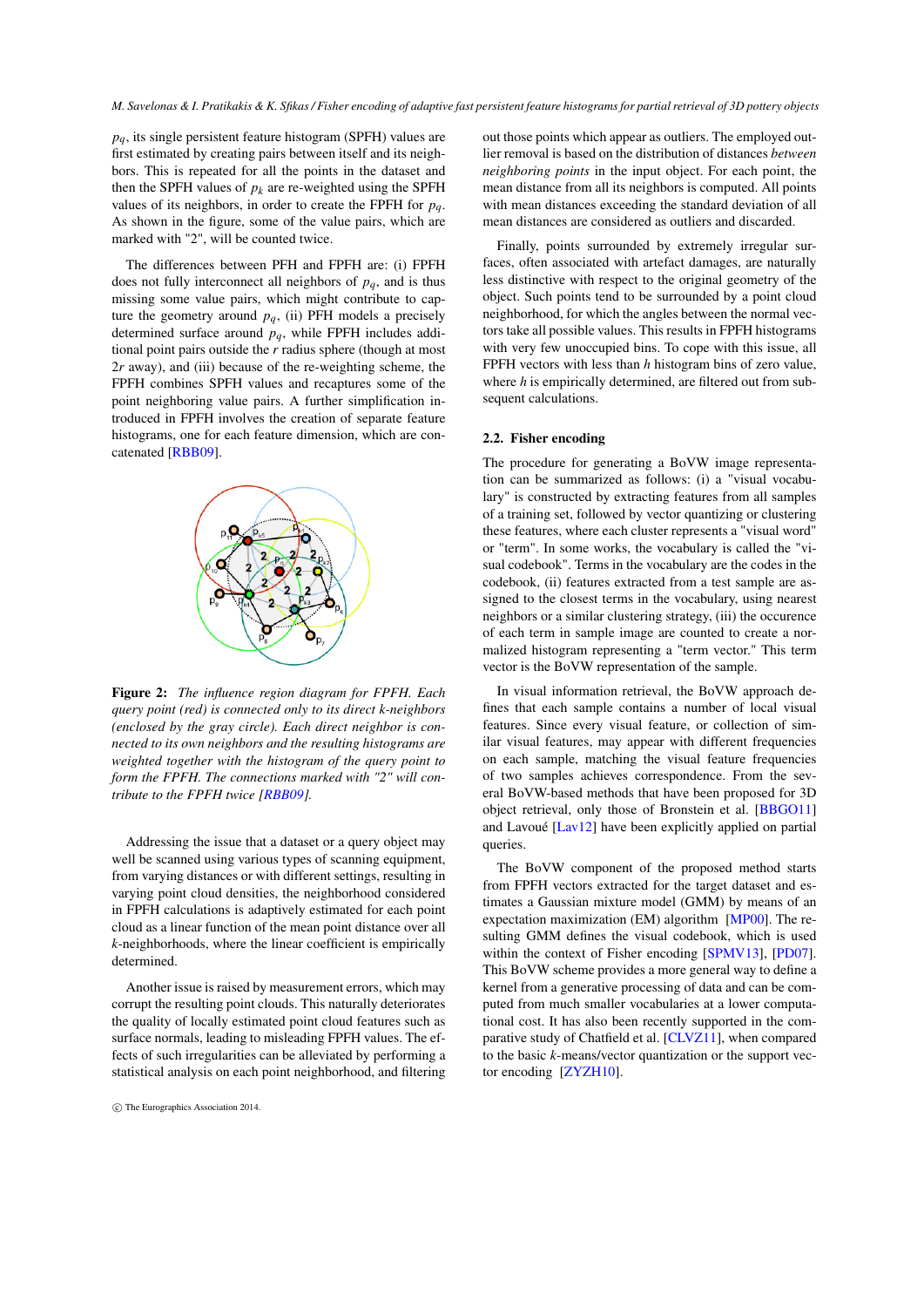<span id="page-3-1"></span>Given a set of *N* local descriptors  $\mathbf{x}_1, ..., \mathbf{x}_N \in \mathbb{R}^D$ , which are use for training, a GMM  $p(x|\theta)$  is the probability density on  $R^D$  given by

$$
p(\mathbf{x}|\boldsymbol{\theta}) = \sum_{k=1}^{K} p(\mathbf{x}|\mu_k, \Sigma_k) \pi_k
$$
 (1)

$$
p(\mathbf{x}|\mu_k, \Sigma_k) = \frac{1}{\sqrt{(2\pi)^D det \Sigma_k}} e^{-\frac{1}{2}(\mathbf{x} - \mu_k)^T \Sigma_k^{-1}(\mathbf{x} - \mu_k)}
$$
(2)

where *K* is the number of Gaussian components used,  $\theta =$  $(\pi_1, \mu_1, \Sigma_1, \ldots, \pi_K, \mu_K, \Sigma_k)$  is the vector of model parameters, including the prior probability values  $\pi_k \in R_+$  (which sum to one), the means  $\mu_k \in R^D$ , and the positive definite covariance matrices  $\Sigma_k \in \mathbb{R}^{D \times D}$  of each Gaussian component. The covariance matrices are assumed to be diagonal, so that the GMM is fully specified by  $(2D + 1)K$  scalar parameters. The parameters are learned by expectation maximization (EM) [\[MP00\]](#page-5-6) from a training set of descriptors  $x_1, ..., x_N$ , provided that the diagonal covariances of the components are never smaller than 0.01 times the overall diagonal covariance of the data. The GMM defines the soft data-to-cluster assignments

$$
q_{ki} = \frac{p(\mathbf{x}_i | \mu_k, \Sigma_k) \pi_k}{\sum_{j=1}^K p(\mathbf{x}_i | \mu_j, \Sigma_j) \pi_j}, k = 1, ..., K
$$
 (3)

Fisher encoding [\[SPMV13\]](#page-6-4) captures the average first and second order differences between the local descriptors and the centres of a GMM, which can be thought of as a soft visual codebook. The construction of the encoding starts by learning a GMM model θ, as previously described. Given a set of local descriptors  $x_1, ..., x_N$  from a 3D model, let  $q_{ki}$ ,  $k = 1, ..., K$ ,  $i = 1, ..., N$  be the soft assignments of the *N* local descriptors to the *K* Gaussian components, as given by (3). For each  $k = 1, ..., K$ , define the vectors

$$
\mathbf{u}_{k} = \frac{1}{N\sqrt{\pi_{k}}} \sum_{i=1}^{N} q_{ik} \Sigma_{k}^{-1/2} (\mathbf{x}_{t} - \mu_{k})
$$
(4)

$$
\mathbf{v}_k = \frac{1}{N\sqrt{2\pi_k}} \sum_{i=1}^N q_{ik} [(\mathbf{x}_t - \mu_k) \Sigma_k^{-1} (\mathbf{x}_t - \mu_k) - 1] \quad (5)
$$

Note that, since the covariance matrices  $\Sigma_k$  are assumed to be diagonal, computing these quantities is quite fast. The Fisher encoding of the set of FPFH vectors is then given by the concatenation of

$$
\mathbf{f}_{Fisher} = [\mathbf{u}_1^T, \mathbf{v}_1^T, \dots \mathbf{u}_K^T, \mathbf{v}_K^T] \tag{6}
$$

Considering that both vectors,  $\mathbf{u}_k$  and  $\mathbf{v}_k$ , have size equal

to the size of the FPFH feature vector, i.e. 33, it can be derived from Eq. (6) that the resulting Fisher vector f*Fisher* has size equal to  $2 \times 33 \times K = 66 \times K$  $2 \times 33 \times K = 66 \times K$  $2 \times 33 \times K = 66 \times K$ . Figure 3 illustrates the distinct components of the proposed pipeline for partial 3D object retrieval.



<span id="page-3-0"></span>Figure 3: *The pipeline of the proposed method for partial 3D object retrieval.*

## 3. Experiments

Experiments have been performed to evaluate the retrieval performance of the proposed partial 3D object retrieval method and enable comparisons with the recent panoramic view-based method of Sfikas et al. [\[SPK](#page-6-5)<sup>\*</sup>13].

## 3.1. Experimental setup

A 3D pottery dataset originated from the Hampson Archeological Museum collection ([http:/](http://hampson.cast.uark.edu)/hampson.cast.uark. edu) is used for the experimental evaluation of the proposed method. The Hampson Archeological Museum collection composes a major source of information on the lives and history of pre-Columbian people of the Mississippi river valley.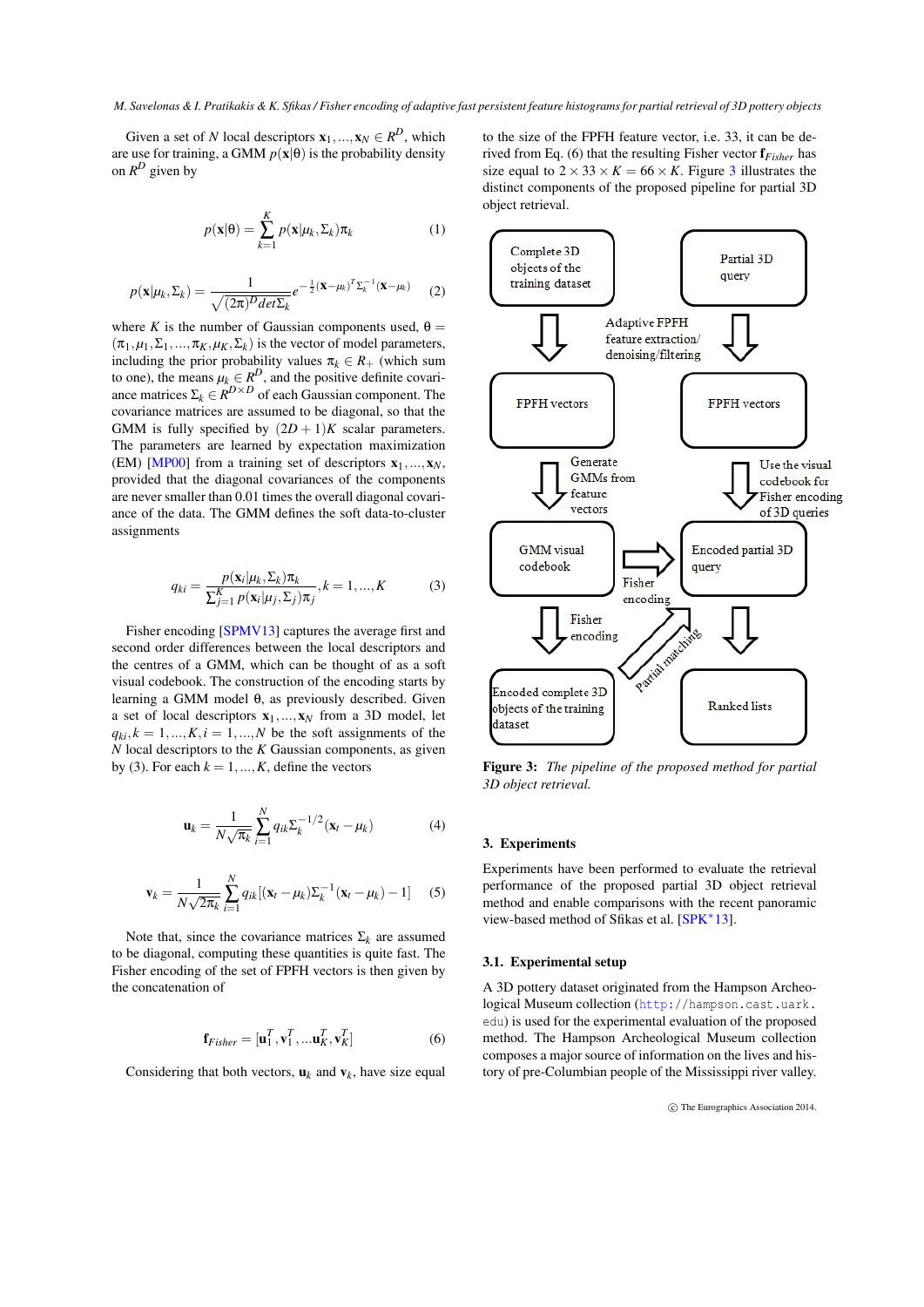<span id="page-4-0"></span>The Centre of Advanced Spatial Technologies - University of Arkansas worked on the digitisation of numerous artefacts from the Hampson museum collection using a Konica-Minolta Vivid 9i short-range 3D laser scanner. The digitisation was performed at a precision close to 0.2 mm. The 3D digital replicas are covered by the creative common 3.0 license and are offered for online browsing or downloading in both high(>1M facets) and low (<= 25K facets) resolutions.

As a testbed for the partial 3D object retrieval experiments, 384 models of low resolution have been selected and downloaded from the website of the museum along with associated metadata information. Initially the models were classified by the museum into six general classes (bottle, bowl, jar, effigy, lithics and others). As that classification did not ensure similarities based on geometry within a given class, a futher, extended geometry-oriented classification was performed. The models where organized into thirteen classes of different populations (bottles, bowls 1 - 4, figurines, masks, pipes, tools, tripod-base vessels, conjoined vessels, twin piped vessels and others). In the sequel, five of these classes (bottle and bowls classes) were further divided into 15 subclasses, resulting in a total of 23 distinct classes. Since this dataset does not contain any partial 3D object that can be used as query, a set of 21 indicative partial queries was artificially created by slicing and cap filling an amount of complete 3D objects, originating from those classes that are densely populated. The partial queries comprise objects with a reduced surface compared to the original 3D object by a factor which ranges from 25% to 40% with a step of 5%. Although the original models of the Hampson pottery collection are represented as meshes, the proposed method is introduced to address the general case of data which are only available as point clouds and accordingly it is applied on the corresponding point clouds, without taking advantage of the original mesh normals. Instead of this, FPFH calculations involve the normals estimated by means of the least square plane fitting method of Rusu [\[Rus09\]](#page-6-8).

The experimental evaluation employs Precision-Recall (P-R) curves and five quantitative measures: nearest neighbor (NN), first tier (FT), second tier (ST), E-measure (E) and discounted cumulative gain (DCG) [\[SMKF04\]](#page-6-9). For every query object that belongs to a class, recall denotes the percentage of models of the class that are retrieved and precision denotes the proportion of retrieved models that belong to the class, over the total number of retrieved models. The maximum score is 100% for both. NN is the precision at the first object of the retrieved list, when *C* objects have been retrieved, where *C* is the number of relevant objects to the query. In a similar fashion, ST is the precision when  $2 \times C$ objects have been retrieved. E-measure combines precision and recall metrics into a single number and the DCG statistic weights correct results close to the top of the ranked list more than correct results later in the list, under the assumption that a user is less likely to consider the latter [\[SMKF04\]](#page-6-9).

It should be mentioned that the Hampson collection, along with the artificially created queries and the previosuly mentioned performance measures were used in the work of Sfikas et al. [\[SPK](#page-6-5)<sup>\*</sup>13] and they are adopted here for comparison purposes.

The linear coefficient connecting the FPFH radius and the mean point distance has beem experimentally determined as 1.7. In a similar fashion, the parameter *h* of the filtering component, which discards points surrounded by extremely irregular surfaces, is set to 8. The FPFH implementation uses 11 binning subdivisions for each one of  $\alpha$ , φ and  $\theta$ , as well as a decorrelated scheme, which results in a histogram of 33 bins. With respect to Fisher encoding,  $K = 10$  GMMs were experimentally determined to be sufficient for the construction of the visual codebook, leading to Fisher vectors of  $66 \times 10 = 660$  components (see subsection 2.2). Lloyds' variant [\[Llo82\]](#page-5-8) of *k*-means was used as pre-clustering to initialize GMM construction. The signed square root function is applied to the resulting Fisher vectors, followed by  $L_2$  normalization. Adaptive radius estimation, FPFH filtering components and the aforementioned configuration of Fisher encoding, have all been found to enhance the retrieval performance obtained in preliminary experiments.

The proposed method has been developed on a hybrid Matlab/C++ architecture, employing PCL [\[RC13\]](#page-6-10) for FPFH feature calulation and VLFeat library [\[VF10\]](#page-6-11) for Fisher encoding. The experiments have been performed on an Intel Core i5 system, operating at 2.67 GHz system with 4 GB of RAM.

#### 3.2. Results

Table [1](#page-5-9) presents the retrieval performance, quantified by NN, FT, ST, E-measure and DCG, which was obtained by the panoramic view-based method of Sfikas et al. [\[SPK](#page-6-5)<sup>\*</sup>13] and the proposed 3D object retrieval method when querying the pottery dataset with partial pottery objects of various degrees of partiality (25%-40%). It can be observed that the proposed method outperforms the panoramic view-based method in most measures. In particular, it consistently performs better in terms of NN, where it achieves a nearly perfect score. This can be attributed to the fact that FPFH accurately reflects local geometry, facilitating matching of the partial query with its originating complete object, on the basis of their common parts. In addition, the proposed method performs better in terms of FT, E-measure and DCG for three out four degrees of partiality. This is reversed for ST, which is however a less indicative retrieval measure than FT.

Figure [4](#page-7-0) illustrates the average P-R scores for the proposed method and the panoramic view-based method, obtained using queries with partiality ranging from 25% to 40%. It can be observed that the areas below the P-R curves of the proposed method are consistently larger, for all degrees of partiality. These areas can be quantified by means

c The Eurographics Association 2014.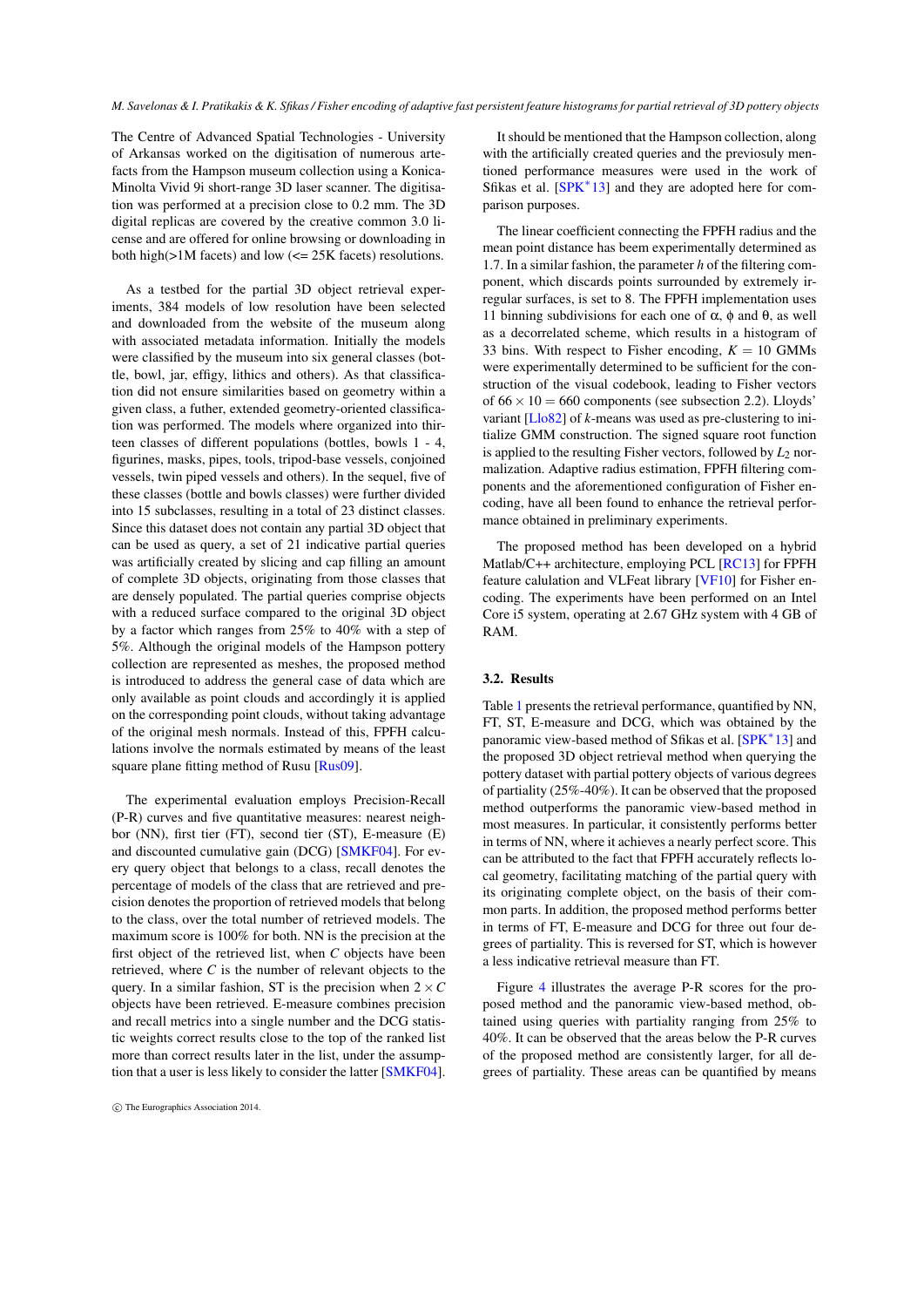<span id="page-5-10"></span>of the mean average precision (MAP), which in the case of the proposed method is approximately equal to 0.38. Interestingly, retrieval performance of both methods is not a consistently increasing function of the degree of completeness of the partial query, as can be derived from the retrieval mea-sures of Table [1](#page-5-9) and the P-R scores of Fig. [4.](#page-7-0) Figure [5](#page-7-1) shows example partial queries, accompanied by the top-5 retrieved template objects. It can be observed that although there is considerable variability in the pottery shapes, the proposed method succeeds in retrieving similar objects.

<span id="page-5-9"></span>Table 1: *Five quantitative measures for the panoramic viewbased method of Sfikas et al. [\[SPK](#page-6-5)*<sup>∗</sup> *13] and the proposed partial 3D object retrieval method, obtained on the Hampson pottery collection. All measures are normalized.*

| Method         | NΝ    | FT    | SТ    | Е     | <b>DCG</b> |
|----------------|-------|-------|-------|-------|------------|
| Pan. $(25%)$   | 0.230 | 0.227 | 0.388 | 0.185 | 0.587      |
| Pan. (30%)     | 0.428 | 0.289 | 0.495 | 0.228 | 0.655      |
| Pan. (35%)     | 0.619 | 0.372 | 0.536 | 0.327 | 0.713      |
| Pan. $(40\%)$  | 0.857 | 0.288 | 0.508 | 0.237 | 0.683      |
| Prop. $(25%)$  | 0.952 | 0.320 | 0.461 | 0.267 | 0.694      |
| Prop. $(30\%)$ | 0.905 | 0.340 | 0.456 | 0.262 | 0.692      |
| Prop. $(35%)$  | 1.000 | 0.331 | 0.450 | 0.260 | 0.689      |
| Prop. $(40\%)$ | 0.952 | 0.337 | 0.468 | 0.274 | 0.701      |
|                |       |       |       |       |            |

On a wider context, when assessing the performance of a partial 3D object retrieval method in absolute terms, one should take into account that partial retrieval remains an open and challenging research area.

The average computational time for the construction of GMMs, for the complete dataset, is approximately 1 minute, however this constitutes an offline process. The average computational time for computing the retrieval list of a single query is approximately 2 seconds.

## 4. Conclusions

This work introduces a partial 3D object retrieval method which is applied on 3D pottery objects and addresses the general case of data which are only available as point clouds. The proposed method employs a variant of FPFH which is adaptive to the mean point distances of a point cloud query. This adaptivity to mean distance addresses the fact that point cloud densities may vary from object to object, as a result of using various types of scanning equipment, varying scanning distances or different settings. In addition, a statistical outlier filter is employed for denoising. The remaining FPFH vectors are further refined by a filtering component, which discards points surrounded by extremely irregular surfaces, often associated with artefact damages. The final set of FPFH feature vectors is encoded by means of Fisher encoding [\[SPMV13\]](#page-6-4). This BoVW scheme provides a more general way to define a kernel from a generative processing of data,

whereas it can be computed from much smaller vocabularies at a lower computational cost and has been supported in comparative studies over BoVW alternatives, which include the basic *k*-means/vector quantization scheme and support vector encoding.

Experimental comparisons with the panoramic view-based method of Sfikas et al. [\[SPK](#page-6-5)<sup>\*</sup>13] on a dataset of pottery objects, obtained from the publicly available Hampson collection, lead to the conclusion that the proposed method achieves higher retrieval performance. As a final note, when assessing the retrieval performance of the proposed method, one should consider that partial 3D object retrieval is still an open and challenging research area.

Future perspectives of this work include the extension of the BoVW component to include spatial context and an additional option to use the original mesh normals in the FPFH calculations, in cases of data represented as meshes.

#### Acknowledgements

The research leading to these results has received funding from the European Union's Seventh Framework Programme (FP7/2007-2013) under grant agreement no 600533 PRE-SIOUS.

#### References

- <span id="page-5-1"></span>[BBGO11] BRONSTEIN A., BRONSTEIN M., GUIBAS L., OVS-JANIKOV M.: Shape google: geometric words and expressions for invariant shape retrieval. *ACM Transactions on Graphics 30*, 1 (2011), 1–20. [doi:10.1145/1899404.1899405](http://dx.doi.org/10.1145/1899404.1899405). [1,](#page-0-0) [3](#page-2-1)
- <span id="page-5-7"></span>[CLVZ11] CHATFIELD K., LEMPITSKY V., VEDALDI A., ZIS-SERMAN A.: The devil is in the details: an evaluation of recent feature encoding methods. In *Proc.BMVC'11* (2011), pp. 1–12. [3](#page-2-1)
- <span id="page-5-3"></span>[JH99] JOHNSON A., HEBERT M.: Using spin images for efficient object recognition in cluttered 3D scenes. *IEEE Transactions on Pattern Analysis and Machine Intelligence 21*, 5 (1999), 433–449. [doi:10.1109/34.765655](http://dx.doi.org/10.1109/34.765655). [1](#page-0-0)
- <span id="page-5-5"></span>[Lav12] LAVOUÉ G.: Combination of bag-of-words descriptors for robust partial shape retrieval. *The Visual Computer 28*, 9 (2012), 931–942. [doi:10.1007/s00371-012-0724-x](http://dx.doi.org/10.1007/s00371-012-0724-x). [3](#page-2-1)
- <span id="page-5-0"></span>[LGJ14] LI B., GODIL A., JOHAN H.: Hybrid shape descriptor and meta similarity generation for non-rigid and partial 3d model retrieval. *Multimedia Tools and Applications* (2014). [doi:10.](http://dx.doi.org/10.1007/s11042-013-1464-2) [1007/s11042-013-1464-2](http://dx.doi.org/10.1007/s11042-013-1464-2). [1](#page-0-0)
- <span id="page-5-8"></span>[Llo82] LLOYD S.: Least squares quantization in pcm. *IEEE Transactions on Information Theory 28*, 2 (1982), 129–136. [doi:10.1109/TIT.1982.1056489](http://dx.doi.org/10.1109/TIT.1982.1056489). [5](#page-4-0)
- <span id="page-5-2"></span>[Low04] LOWE D.: Distinctive image features from scaleinvariant keypoints. *International Journal of Computer Vision 60*, 2 (2004), 91–110. [doi:10.1023/B:VISI.](http://dx.doi.org/10.1023/B:VISI.0000029664.99615.94) [0000029664.99615.94](http://dx.doi.org/10.1023/B:VISI.0000029664.99615.94). [1](#page-0-0)
- <span id="page-5-6"></span>[MP00] MOOSMAN F., PEEL D.: *Finite Mixture Models*. Wiley, 2000. [3,](#page-2-1) [4](#page-3-1)
- <span id="page-5-4"></span>[OD11] O'HARA S., DRAPER B.: Introduction to the bag of features paradigm for image classification and retrieval. *Computing Research Repository* (2011). [2](#page-1-1)

c The Eurographics Association 2014.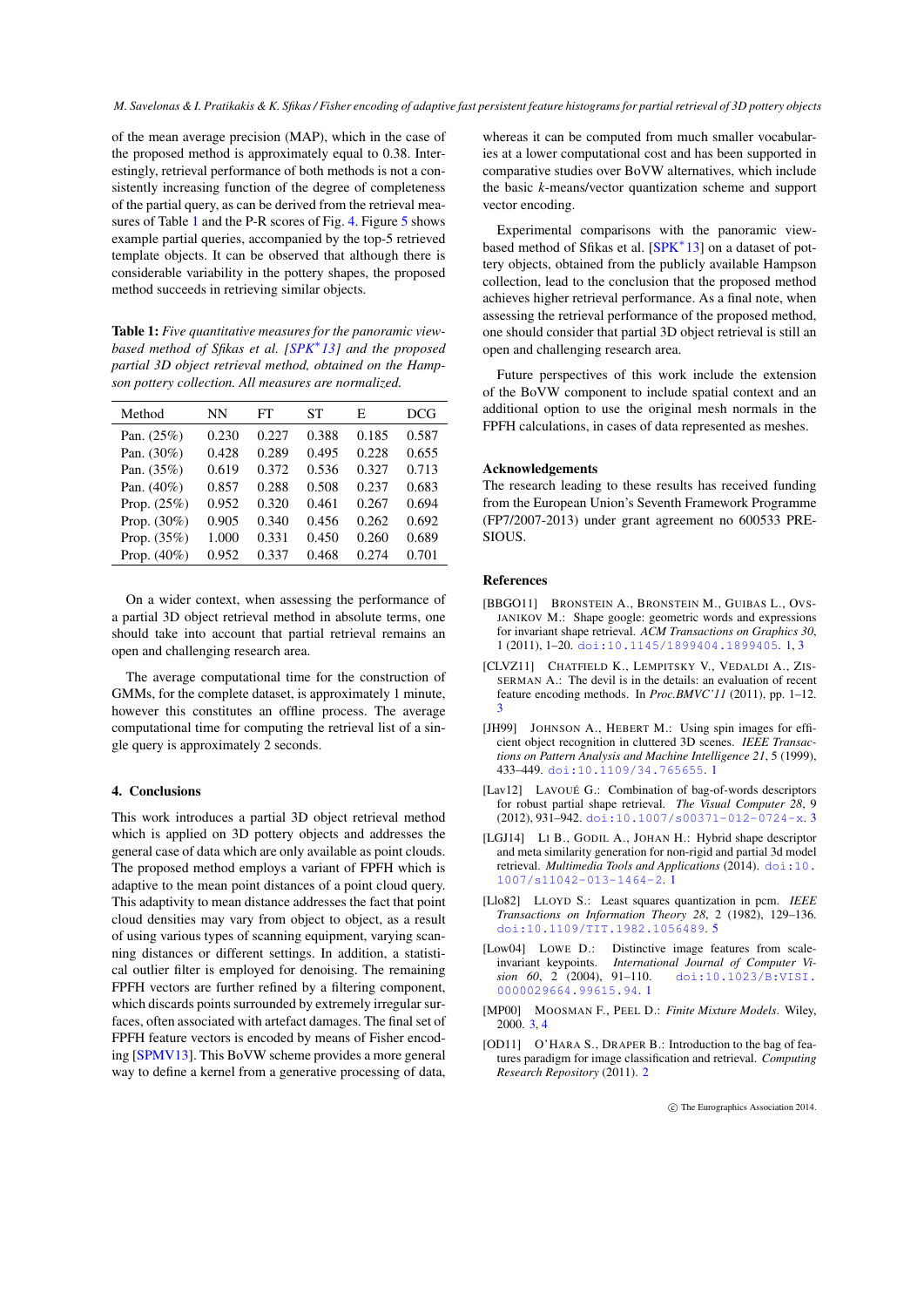*M. Savelonas & I. Pratikakis & K. Sfikas / Fisher encoding of adaptive fast persistent feature histograms for partial retrieval of 3D pottery objects*

- <span id="page-6-6"></span>[PD07] PERRONIN F., DANCE C.: Fisher kernels on visual vocabularies for image categorization. In *Proc.CVPR'07* (2007). [3](#page-2-1)
- <span id="page-6-2"></span>[RBB09] RUSU R. B., BLODOW N., BEETZ M.: Fast point feature histograms (fpfh) for 3D registration. In *Proc.ICRA'09* (2009), pp. 3212–3217. [2,](#page-1-1) [3](#page-2-1)
- <span id="page-6-1"></span>[RBMB08] RUSU R. B., BLODOW N., MARTON Z., BEETZ M.: Aligning point cloud views using persistent feature histograms. In *Proc.IROS'08* (2008), pp. 3384–3391. [1,](#page-0-0) [2](#page-1-1)
- <span id="page-6-10"></span>[RC13] RUSU R., COUSINS S.: 3D is here: Point cloud library (pcl). In *Proc.ICRA'13* (2013). [5](#page-4-0)
- <span id="page-6-8"></span>[Rus09] RUSU R.: *Semantic 3D Object Maps for Everyday Manipulation in Human Living Environments*. PhD thesis, Computer Science department, Technische Universitaet Muenchen, Germany, 2009. [5](#page-4-0)
- <span id="page-6-0"></span>[SGVB09] STEDER B., GRISETTI G., VAN M., BURGARD L. W.: Robust online model-based object detection from range images. In *Proc.IROS'09* (2009), pp. 4739–4744. [1,](#page-0-0) [2](#page-1-1)
- <span id="page-6-9"></span>[SMKF04] SHILANE P., MIN P., KAZHDAN M., FUNKHOUSER T.: The princeton shape benchmark. In *Proc.SMI'04* (2004), pp. 167–178. [5](#page-4-0)
- <span id="page-6-5"></span>[SPK∗13] SFIKAS K., PRATIKAKIS I., KOUTSOUDIS A., SAVELONAS M., THEOHARIS T.: 3D object partial matching using panoramic views. In *Proc.ICIAP Workshops* (2013), pp. 169– 178. [2,](#page-1-1) [4,](#page-3-1) [5,](#page-4-0) [6,](#page-5-10) [8](#page-7-2)
- <span id="page-6-4"></span>[SPMV13] SÁNCHEZ J., PERRONNIN F., MENSINK T., VER-BEEK J.: Image classification with the fisher vector: Theory and practice. *International Journal of Computer Vision 105*, 3 (2013), 222–245. [doi:10.1007/s11263-013-0636-x](http://dx.doi.org/10.1007/s11263-013-0636-x). [2,](#page-1-1) [3,](#page-2-1) [4,](#page-3-1) [6](#page-5-10)
- <span id="page-6-3"></span>[STP13] SFIKAS K., THEOHARIS T., PRATIKAKIS I.: 3D object retrieval via range image queries in a bag-of-visual-words context. *The Visual Computer 29* (2013), 1351–1361. [doi:](http://dx.doi.org/10.1007/s00371-013-0876-3) [10.1007/s00371-013-0876-3](http://dx.doi.org/10.1007/s00371-013-0876-3). [2](#page-1-1)
- <span id="page-6-11"></span>[VF10] VEDALDI A., FULKERSON B.: Vlfeat - an open and portable library of computer vision algorithms. In *Proc.ACM ICM'10* (2010), pp. 1469–1472. [5](#page-4-0)
- <span id="page-6-7"></span>[ZYZH10] ZHOU X., YU K., ZHANG T., HUANG T.: Image classification using super-vector coding of local image descriptors. In *Proc.ECCV'10* (2010). [3](#page-2-1)

c The Eurographics Association 2014.